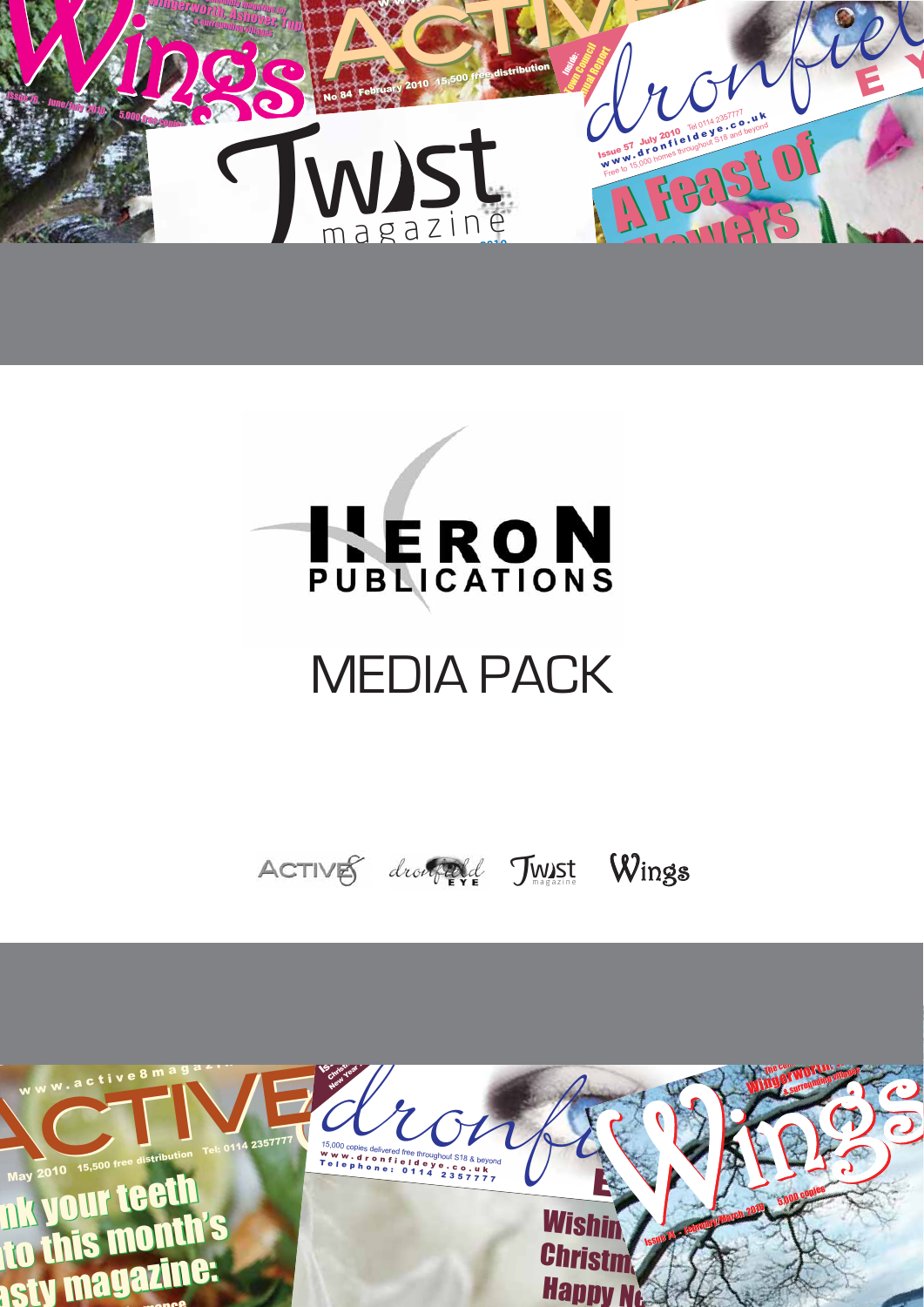## *Border View Farm Shop is open seven days <sup>a</sup> week, so pay the friendly team a visit to get your Christmas menu sorted.* 8-Page Spring Homes & Gardens Guide R und up of news from local schools er worth? ico<br>a loool asmeusitiss Round-up of news from schoolserworth?We've two pages of great ideas **Four local magazines serving local communities**

CHYdronfield

**A Feast of Alberta Company** 

**AFE** 

Flowers

Flowers

 $\mathbf{D}_{\mathbf{p}}$ Scarecrow Festival Food & Drink ideas

Inside: Town Council Annual Report

The name of our company may not be instantly familiar to you but if you live or work in the south of Sheffield or in north Derbyshire our freely-delivered quality publications surely will be.

We produce the area's four favourite magazines; Active8 which is delivered to homes and businesses in the Sheffield 8 district, Dronfield Eye which is read by people throughout the S18 postcode area, Wings, serving the communities of Wingerworth, Ashover and surrounding villages and Twist, our magazine for Chesterfield. Carrying out our own distribution, magazines are carefully delivered to all homes and businesses in our chosen circulation areas.

Jssue 76 - June/July 2010 5,000 free copies

ere at last ere at last

Wins

 $\frac{1}{2}$  ings  $\hat{d}$ 

0 fre  $\bm{D}$ 

Wingerworth, Ashovement villager

gs

The big breakfast Pages 12-14

2 2

Spring Spring

AANo 84 February

ings

In total, we produce and distribute 51,000 local magazines. Because they are bright and attractive and are packed with relevant local features, news items and pictures, people pick them up and enjoy reading them. That is why local businesses featured in our pages generally enjoy a healthy response to their advertising messages. Response is so good that some companies have advertised their goods and services in our magazines each month since our formation in 2002.

Our publications are more than simply magazines which arrive through people's letter-boxes each month; they play important roles in the communities they serve.

ST WITH THE CONTROL OF STREET

Wing

**Issue 75 - April/May 2010 5,000 copies**

Wings Tupton surrounding village.

**Nuts about** 

Nuts **Museum** 

T

Issue 5 Christian<br>New York

holidays?

 $\mathcal{L}$ if droi 15,000 copies delivered from the Length of 2357

e<br>6000 copies delvers 1 e 1 d e v = 2 3 6 7<br>7 e 1 e p h o n e : 0 1 1 4 - 2 3 6 7<br>7 e 1 e p h o n e :

holidays?

 $\overline {\text{Acr}}$ **ACTIV** 

 $\sum_{\text{Iments}}$  $\sum_{u}$  $R_{\text{max}}$ 

Hello

A**December 202** 

 $\frac{1}{N_0}$  Ctober 2010 **WORLD CCODE NO L** Fel 012 & businesses

EYE

TWSt

ACTIVE, our first magazine, was launched in 2002 and 15,500 copies of this glossy publication are carefully distributed each month throughout the Sheffield suburbs of Woodseats, Beauchief, Meersbrook, Heeley, Meadowhead, Norton, Norton Lees, Millhouses, Abbeydale, Greenhill, Bradway, Jordanthorpe, Batemoor and Lowedges.

Active8 is proud of its strong associations with the local area, working closely with schools, the local Community Assembly, sports clubs, youth groups and many other societies. The magazine actively promotes the local area and supports many local good causes. It was through Active8 that the Woodseats Festival came into being in 2006.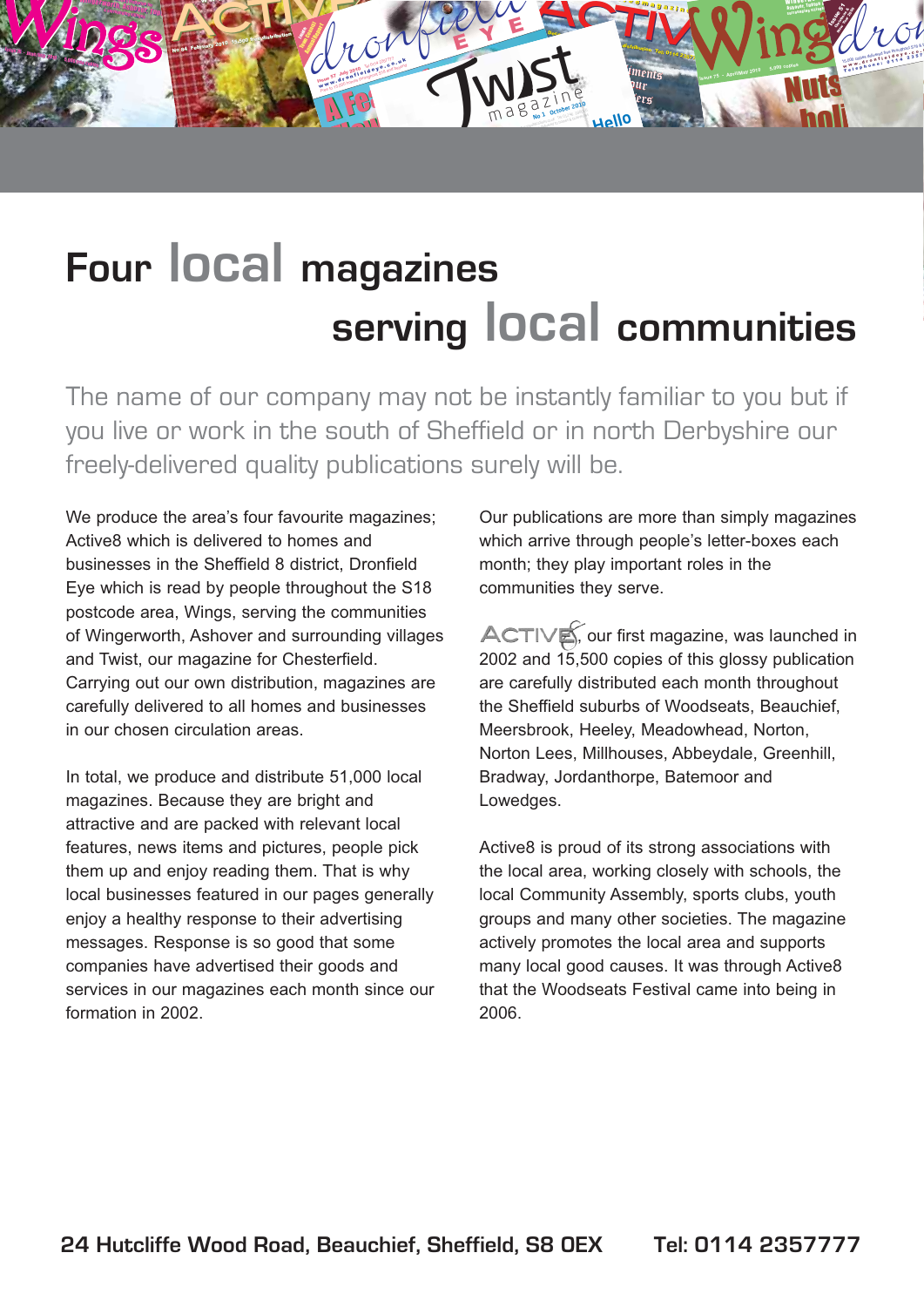

is just around the corner

Chesterfield!

Spring

#### ACTIVES drompted Wings Twist

 $dr \propto \frac{dr}{dr}$ , first published in 2005, is delivered each month to 15,000 homes in Dronfield, Dronfield Woodhouse and Coal Aston, plus surrounding villages including Holmesfield, Barlow, Apperknowle, Unstone, Troway, Hundall, Millthorpe, Middle Handley and Sheepbridge.

The Big  $\overline{\phantom{a}}$ 

Once again this is a magazine which is firmly rooted in the local community where it is warmly welcomed by many organisations. Supported by Dronfield Town Council, it is the only publication delivered throughout the S18 district and it is well respected by hundreds of advertisers who wish to promote their products and services to the widest possible local readership.

 $W$ ings magazine, which has been around for more than a decade, was acquired by Heron Publications Ltd in 2009 and 5,000 copies are published and freely distributed every two months. Serving the North East Derbyshire villages of Wingerworth and Ashover, it is also delivered to homes and businesses in Tupton, Alton, Littlemoor, Milltown and Clay Cross town centre.

Wings is an important thread in the fabric of the local community and each edition is supported by Wingerworth Parish Council. This magazine also has particularly strong links with local schools, churches, clubs and societies and attracts advertising from throughout its distribution area and further afield.

here at last

**TWIST**, our newest monthly title, serves the expanding town of Chesterfield and is distributed expanding town of Chesterfield and is distributed free of charge to 15,500 homes and businesses. Again it includes relevant local news stories, features and pictures and it has already become just as popular as our other three magazines.

People love reading our magazines and those living outside our distribution areas can also catch up on local happenings by reading our publications via their computer at www.heronpublications.co.uk.